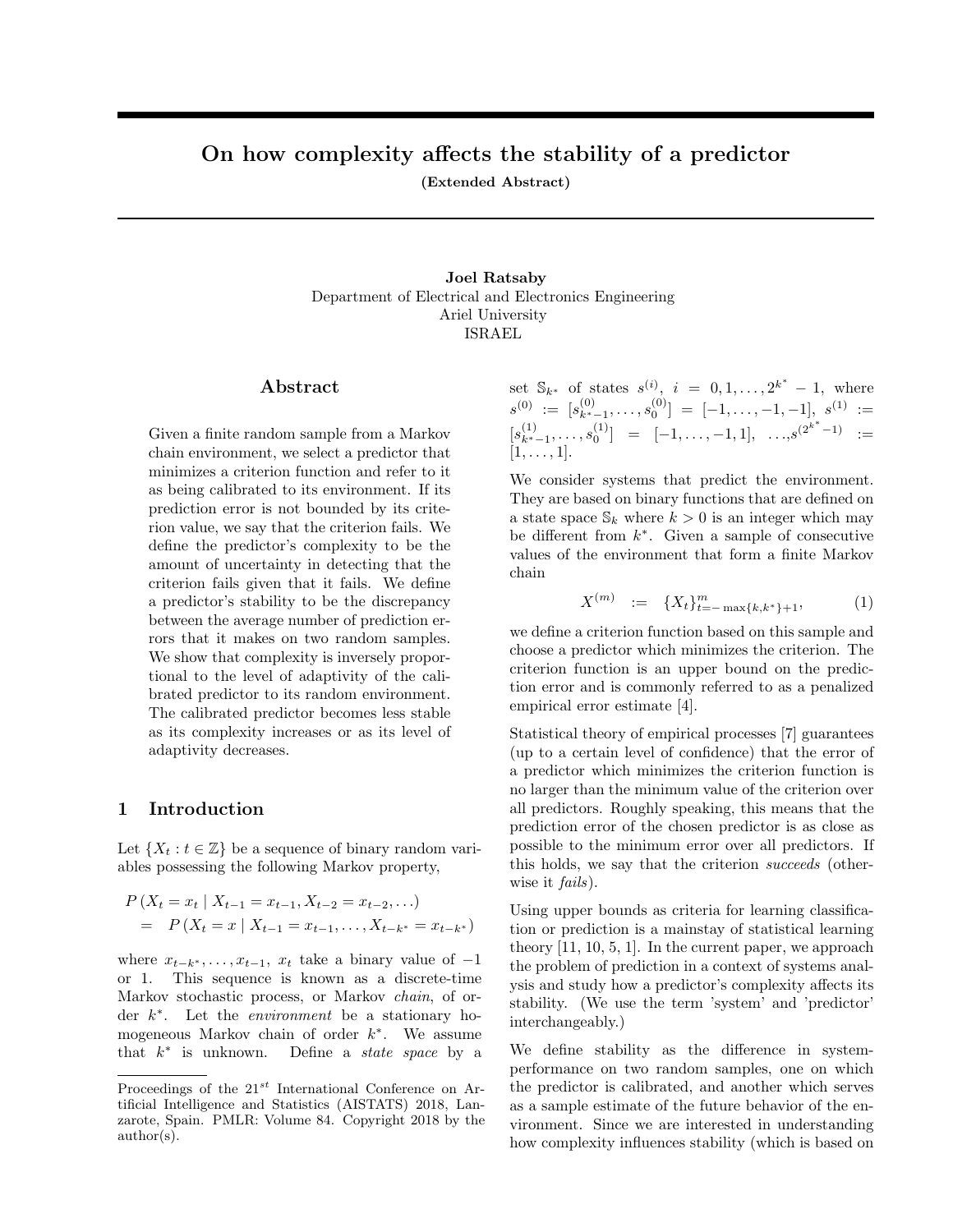system performance), in the context of [9], as a functional requirement of a predictor, we require that if the above criterion fails on a random test sample, then this failure must be detected. We define system complexity to be the uncertainty in meeting this requirement, namely, the uncertainty in detecting a failure of the criterion given that such a failure occurs. As the main result of the paper, we derive an expression that shows how the complexity of a predictor influences its stability. One consequence of the result is that the predictor's stability depends on its level of adaptivity to the random environment.

Because of space limitation, the proofs of the statements in the paper are excluded and are available in [8].

# 2 Setup

Based on  $\mathbb{S}_{k^*}$ , the chain  $X^{(m)}$  can be represented as a sequence

$$
S^{*(m)} = \{S_t^*\}_{t=1}^m \tag{2}
$$

of random states where

$$
S_t^* := (X_{t-(k^*-1)}, X_{t-(k^*-2)}, \dots, X_t) \in \mathbb{S}_{k^*} (3)
$$

defines the random state at time *t*. With respect to  $\mathbb{S}_{k^*}$ , a state transition occurs from  $S_t^*$  to  $S_{t+1}^*$  by shifting left the sequence of bits in (3), to obtain  $S_{t+1}^* := (X_{t-(k^*-2)}, \ldots, X_t, X_{t+1})$ . There are two possible transitions that can occur from  $S_t^*$  into  $S_{t+1}^*$ : a *negative* transition, where the lower bit  $X_{t+1}$  is  $-1$  and *positive* transition where  $X_{t+1}$  is 1.

We denote by  $Q$  a  $2^{k^*} \times 2^{k^*}$  transition probability matrix of the environment's Markov chain. Its  $(ij)^{th}$  entry is denoted by

$$
Q[i,j] := p\left(s^{(j)}\left|s^{(i)}\right.\right). \tag{4}
$$

We denote by  $p(1|i)$  and  $p(-1|i)$ , the probability of the two possible transitions from state  $s^{(i)}$  and we assume that for all  $0 \leq i \leq 2^{k^*} - 1$ ,  $p(1|s^{(i)}) > 0$ , thus the environment's Markov chain is irreducible. Let

$$
\pi := [\pi_0, \dots, \pi_{2^{k^*}-1}]
$$
 (5)

denote the stationary probability distribution where  $\pi_i$  is the probability that  $S_t^* = s^{(i)}$ . That a stationary probability distribution exists follows from the fact that the Markov chain is irreducible and the state space  $\mathbb{S}_{k^*}$  is finite (Corollary 8.2, [6]).

Denote by  $S^{(m)}$  the sequence of states of  $\mathbb{S}_k$  that corresponds to  $X^{(m)}$ , that is,

$$
S^{(m)} = \{S_t\}_{t=1}^m \tag{6}
$$

and

$$
S_t := (X_{t-(k-1)}, X_{t-(k-2)}, \dots, X_t) \in \mathbb{S}_k. (7)
$$

We let the space  $\mathbb{S}_k$  have a metric as follows: start with an undirected graph  $G_k = (V_k, E_k)$  where  $V_k$  and  $E_k$ represent the vertex and edge sets. The vertices correspond to the states of  $\mathbb{S}_k$ . An edge exists between two distinct vertices if the transition probability (4) from at least one of the corresponding states to the other, is positive. This graph is known as an undirected De Bruijn graph of dimension *k* and is 2-connected (maximum degree 4).

Define the distance  $d(s, s')$  between states  $s, s' \in S_k$ to be the length of the shortest path between the corresponding vertices.  $(G_k$  is a connected graph so there is always a path between any two vertices.) Define the diameter of  $\mathbb{S}_k$  as diam $(\mathbb{S}_k) := \max_{s,s' \in \mathbb{S}_k} \mathsf{d}(s,s')$ . The diameter equals *k*.

A  $\gamma$ -cover of  $\mathbb{S}_k$  with respect to the metric **d** is a set  $C \subseteq \mathbb{S}_k$  such that for every element  $s \in \mathbb{S}_k$  there exists an  $s' \in C$  such  $d(s, s') \leq \gamma$ . The size of the smallest  $\gamma$ -cover of  $\mathbb{S}_k$  is defined as the  $\gamma$ -covering number of  $\mathbb{S}_k$  with respect to **d**, and is denoted by  $N_\gamma$ .

#### 3 Prediction rules and margin

Denote by  $\mathcal H$  the class of all binary functions  $h: \mathbb S_k \to$  $\{-1, 1\}$ . We let  $\mathcal H$  serve as the class of possible predictors of the environment. For a subset  $R \subseteq \mathbb{S}_k$  let

$$
dist(s, R) := \min_{s' \in R} \mathsf{d}(s, s').
$$

From [2], we use a notion of *width* of *h* at *s* which is defined by

$$
w_h(s) := \text{dist}\left(s, R_{\overline{h}(s)}\right) \tag{8}
$$

where  $R_+$ ,  $R_- \subseteq \mathbb{S}_k$  are regions classified as 1 and  $-1$ , respectively, by h, and  $\overline{h}(s)$  is the complement of  $h(s)$ . Because  $s \notin R_{\overline{h}(s)}$  then  $w_h(s) > 0$ . Define  $f_h: \mathbb{S}_k \to \mathbb{R}$ by

$$
f_h(s) := h(s)w_h(s)
$$
\n<sup>(9)</sup>

to be a *margin* function associated with *h*. We can evaluate the width and margin functions because *k* is known and thus the edges of the De Bruijn graph on S*<sup>k</sup>* are known (the De Bruijn graph of the environment's space  $\mathbb{S}_{k^*}$  and its corresponding transition matrix *Q* are not needed).

We can express the decision of *h* at *s* as  $h(s)$  = sgn  $(f_h(s))$  thus the function  $f_h$  not only contains the binary decision information of *h* but, more importantly, the absolute value of  $f_h(s)$  is a form of confidence in the decision *h*(*s*). We use this fact to consider errors made at confident predictions.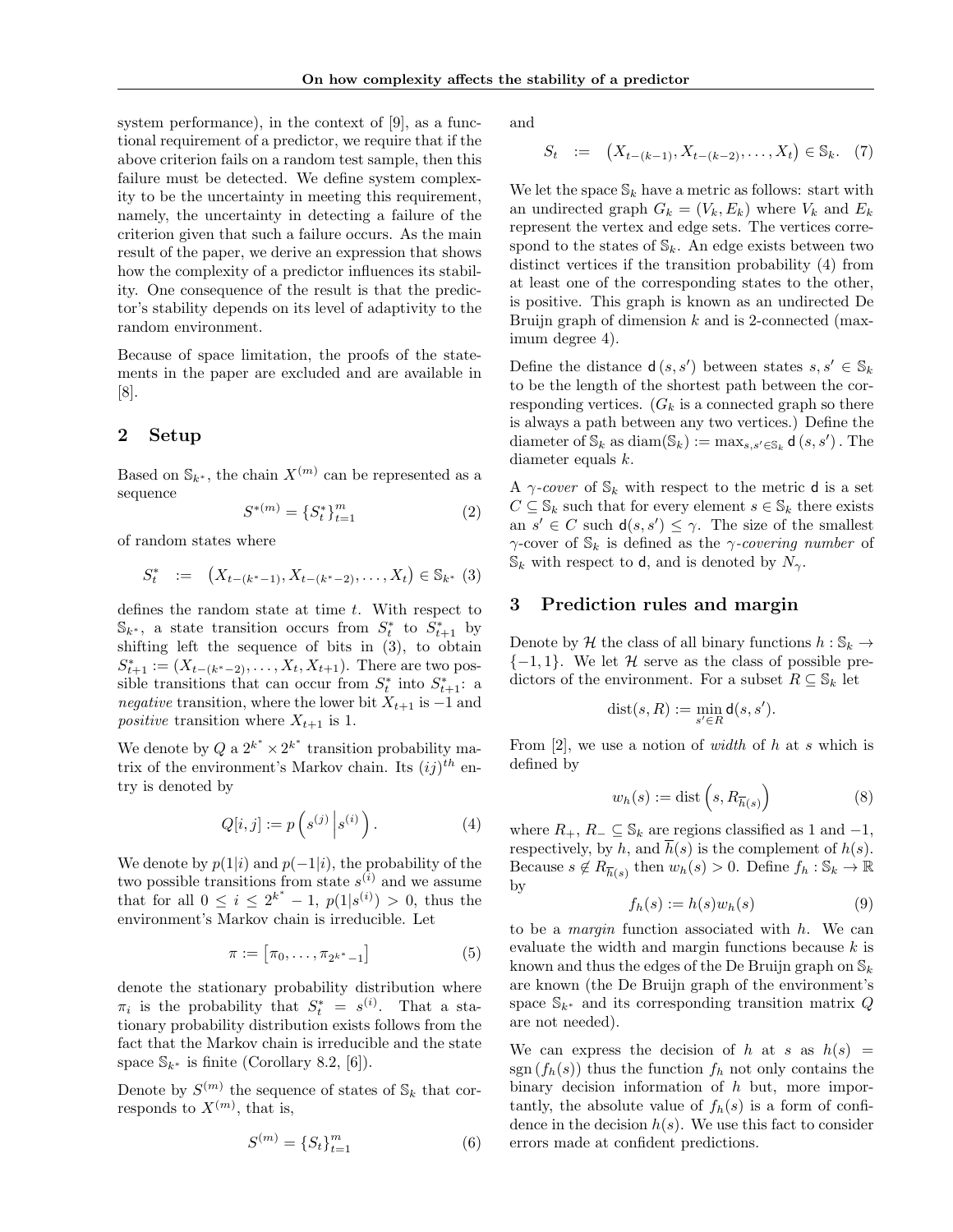Given any binary function  $h \in \mathcal{H}$ , the predictor based on *h* decides at time *t* according to the following rule: if  $h(S_{t-1}) = 1$  it predicts for  $X_t$  the value 1, otherwise it predicts  $-1$ .

The probability that *h* makes a prediction error is constant with respect to time *t* because the environment is stationary. We denote it by

$$
L(h) := \mathbb{P}\left(X_t f_h\left(S_{t-1}\right) < 0\right). \tag{10}
$$

Denote the  $l_{\infty}$  -norm of  $f_h$  by  $||f_h|| := \max_{s \in \mathbb{S}_k} |f_h(s)|$ . Denote the class of margin functions by  $\mathcal{F}$  :=  ${f_h : h \in \mathcal{H}}$ . An  $\alpha$ -cover of *F* with respect to the  $l_{\infty}$  norm on  $\mathbb{S}_k$  is a set  $\hat{F}_{\alpha} := \left\{ f_j^{(\alpha)} \right\}_{j=1}^r$ such that for every element  $f \in \mathcal{F}$  there exists an  $f_j^{(\alpha)} \in \hat{F}_\alpha$  such  $\left\| f - f_j^{(\alpha)} \right\|$  $\left\| \right\|_{l_{\infty}} \leq \alpha$ . We denote by  $h_j := \text{sgn} \left( f_j^{(\alpha)} \right)$ the binary function that corresponds to  $f_j^{(\alpha)}$  (note that  $j := j(\alpha)$  and we omit the dependence on  $\alpha$  for brevity). The size r of the smallest  $\alpha$ -cover of F is defined as the  $\alpha$ -covering number of  $\mathcal F$  with respect to  $l_{\infty}$  norm on  $\mathbb{S}_k$  and is denoted by  $\mathcal{N}_{\alpha}$ . From [2] (proof of Theorem 4.1), it follows that

$$
\mathcal{N}_{\alpha} \le \left( 2 \left\lceil \frac{3 \text{diam} \left( \mathbb{S}_k \right)}{\alpha} \right\rceil + 1 \right)^{N_{\alpha/3}} \tag{11}
$$

where  $N_{\alpha}$  is the  $\alpha$ -covering number of  $\mathcal{S}_k$  with respect to the metric d. It follows that

$$
\log_2 \mathcal{N}_{\alpha/2} \le N_{\alpha/6} \log_2 \left(\frac{15k}{\alpha}\right). \tag{12}
$$

The notion of margin error has been useful in statistical learning (see [3, 1] and references within). The *margin error* of *h* at time *t* is defined as

$$
L^{(\gamma)}(h) := \mathbb{P}\left(X_t f_h(S_{t-1}) < \gamma\right). \tag{13}
$$

The *empirical margin error* based on  $X^{(m)}$  is defined as follows,

$$
L_m^{(\gamma)}(h) := \frac{1}{m} \sum_{t=1}^m \mathbb{I} \left\{ X_t f_h(S_{t-1}) < \gamma \right\} . \tag{14}
$$

## 4 Calibrated predictor

In [8], section A.1, it is shown that there exists a finite integer  $I_0$ , such that for  $I \geq I_0$ , the transition matrix *Q* in (4) satisfies  $Q^{\mathfrak{l}} > 0$ , that is, every entry of  $Q^{\mathfrak{l}}$ , denoted by  $p^{(1)}(s^{(j)}|s^{(i)})$ , is positive. We choose  $\mathfrak{l}_0 :=$  $\min\{l : Q^l > 0\}$  and in theory, if *Q* was known then  $I_0$ can be evaluated by computing  $Q^l$  for a sequence  $l \geq 1$ until the first *l* is found such that  $Q^l > 0$ . Denote by  $\mu_0$  the minimum entry of  $Q^{I_0}$ .

We henceforth make the following assumption:

*Assumption* 1*.* The environment's transition matrix *Q* satisfies one of the following conditions: (i) the minimum entry of  $Q^{I_0}$  is  $\mu_0 \neq 2^{-k^*}$  or (ii)  $\mu_0 = 2^{-k^*}$  and for all  $0 \leq i \leq 2^{k^*}-1$ , the transition probabilities  $p(1|i) = p(-1|i) = \frac{1}{2}.$ 

In both parts (i) and (ii) of the above assumption, *Q* may have a uniform stationary distribution  $\pi^T$  =  $\left[2^{-k^*},\ldots,2^{-k^*}\right]$ , which means  $Q$  is doubly stochastic and  $\lim_{l\to\infty} Q^l$  is a matrix *U*, of the same size as *Q*, with all its entries identical to  $2^{-k^*}$ . Part (ii) treats the special case where this limit  $U$  is reached exactly at time  $I_0$ , that is,  $Q^{I_0} = U$ . According to the cases of Assumption 1, define

$$
\rho(k^*, \mathfrak{l}_0) := \n\begin{cases}\n\frac{1 - 2^{k^*} \mu_0}{2\mu_0} & \text{if case (i)} \\
\frac{2^k}{2} \frac{2^{k^* - 1}}{(1 - 2^{k^*} \mu_0)^{(t_0 - 1)/t_0} \left(1 - (1 - 2^{k^*} \mu_0)^{1/t_0}\right)} & \text{if case (i)} \\
2^{k^* - 1} & \text{if case (ii)} \\
2^{k^* - 1} & \text{if case (ii)}\n\end{cases}
$$
\n(15)

Let

$$
\xi(m,\gamma,\delta) := r(k,k^*)\rho(k^*,\mathfrak{l}_0)
$$

$$
\sqrt{\frac{2}{m}\left(\left(1+(N_{\gamma/12}+1)\log_2\left(\frac{30k}{\gamma}\right)\right)\ln 2 + \ln\left(\frac{1}{\delta}\right)\right)}
$$
(16)

where

$$
r(k, k^*) := \begin{cases} 1 & \text{if } k^* \ge k+1 \\ k - k^* + 2 & \text{if } k^* \le k. \end{cases}
$$
 (17)

We define the *penalized margin error* of *h* as

$$
\hat{L}_m^{(\gamma)}(h) := L_m^{(\gamma)}(h) + \xi(m, \gamma, \delta)
$$
\n(18)

which is a random variable since it depends on  $X^{(m)}$ through  $L_m^{(\gamma)}(h)$ . The following is a concentration bound for a Markov chain which holds uniformly over the class  $H$  and over the range of values for  $\gamma$ .

**Lemma 1.** *For*  $\gamma > 0$  *let*  $N_{\gamma}$  *be the*  $\gamma$ -covering num*ber of*  $\mathbb{S}_k$  *with respect to the metric* **d***. Let*  $X^{(m)}$  *be a Markov chain sampled from the environment. For any*  $0 < \delta < 1$ , with probability at least  $1 - \delta$ , for all  $h \in \mathcal{H}$ *and for every*  $0 < \gamma \leq diam(\mathbb{S}_k)$ *, the following holds* 

$$
L(h) \le \hat{L}_m^{(\gamma)}(h). \tag{19}
$$

The proof is provided in [8], section A.2. Next, we use  $\hat{L}_m^{(\gamma)}(h)$  as a *criterion function* for selecting a good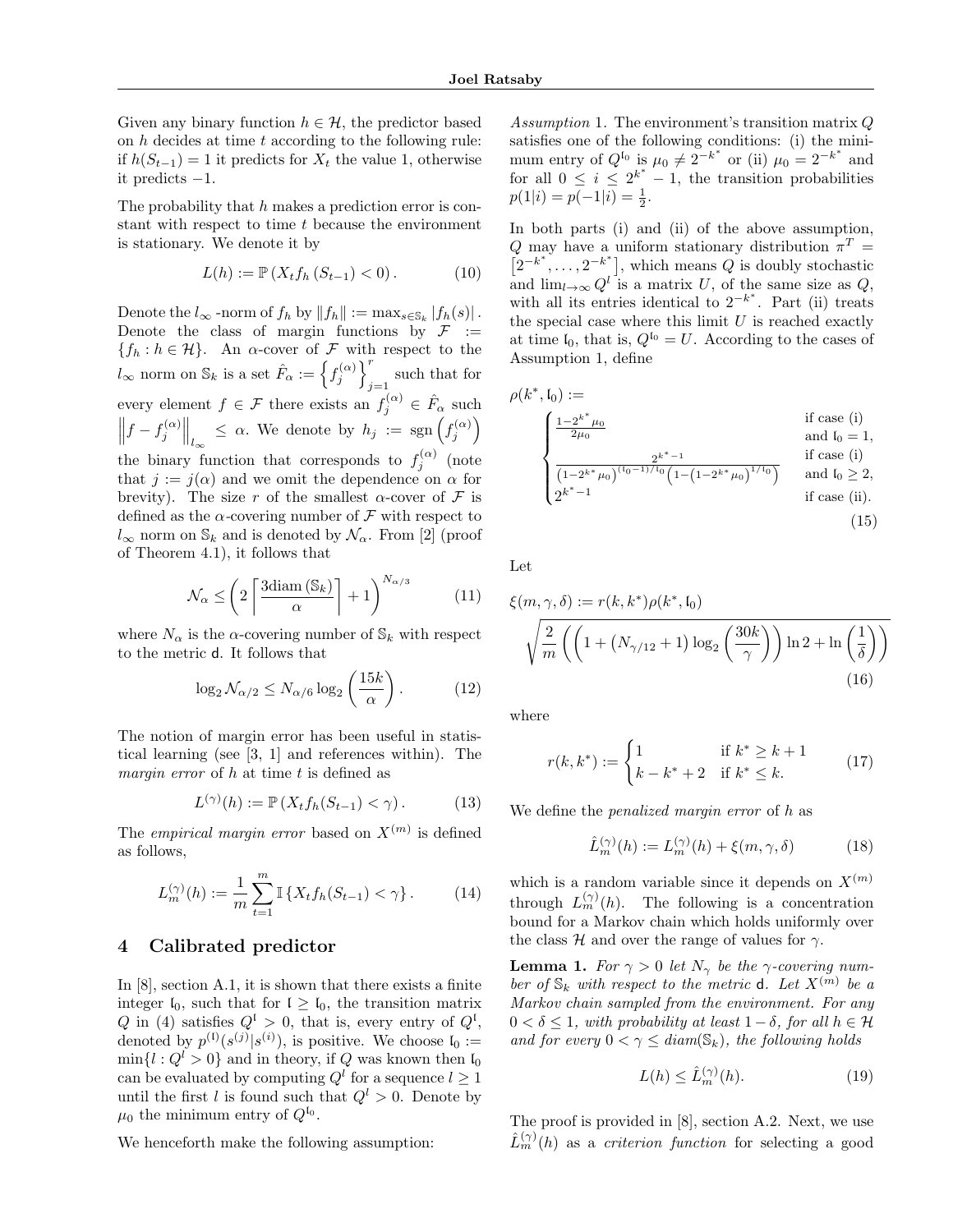predictor. Given a random sequence  $X^{(m)}$  let  $(h', \gamma')$ be any pair that satisfies the following:

$$
\hat{L}_m^{(\gamma')}(h') = \min_{h \in \mathcal{H}, \gamma \in (0, \text{diam}(\mathbb{S}_k))} \hat{L}_m^{(\gamma)}(h). \tag{20}
$$

Let

$$
\gamma_m := \max \{ \gamma' : (h', \gamma') \text{ satisfies (20)} \}
$$
 (21)

and denote by  $h_m$  its corresponding function. Define  $(h_m, \gamma_m)$  as a *calibrated predictor*, that is, a predictor which is calibrated to its random environment based on a sample  $X^{(m)}$ . It is shown in [8], section A.3, that the calibrated predictor  $(h_m, \gamma_m)$  always exists.

*Remark* 2. The calibrated predictor  $(h_m, \gamma_m)$  minimizes the penalized margin error over  $h \in \mathcal{H}$  and over the range of values of  $\gamma$ . This together with Lemma 1, means that with probability at least  $1 - \delta$ , the upper bound on the error of  $h_m$ ,  $L(h_m) \leq \hat{L}_m^{(\gamma_m)}(h_m)$ , is minimum over all  $h \in \mathcal{H}$ . If this occurs, we say that the criterion *succeeds*.

Note that while  $\gamma_m$  is not used in the predictor's decision, its choice influences which  $h \in \mathcal{H}$  is selected to be  $h_m$ .

Since (16) decreases with  $\gamma$  then the higher the value of  $\gamma_m$ , the lower the upper bound on the error of  $h_m$  and the better that  $h_m$  fits the general (or typical) behavior of the environment rather than fit a particular realization of the random sample  $X^{(m)}$ . This motivates the following definition of adaptivity to the environment.

**Definition 3.** *(Level of adaptivity)* Let  $(h_m, \gamma_m)$  be a predictor system calibrated to the environment based on a sample  $X^{(m)}$ . Its level of adaptivity to the environment is defined to be  $\gamma_m$ .

## 5 Complexity of calibrated predictor

For a fixed  $m \geq 1$  and  $0 < \delta \leq 1$ , and for any  $h \in \mathcal{H}$ ,  $0 < \gamma \leq \text{diam}(\mathbb{S}_k)$  let us define

$$
E_h^{(\gamma)}:=\left\{x^{(m)}: \, L(h)>L_m^{(\gamma)}(h)+\xi(m,\gamma,\delta)\right\}
$$

as the set of bad samples on which the upper bound (19) fails to hold for predictor system  $(h, \gamma)$ . Let the class of such sets be defined as

$$
\mathcal{E}_{\mathcal{H}} := \left\{ E_{h}^{(\gamma)} : h \in \mathcal{H}, 0 < \gamma \leq \operatorname{diam}(\mathbb{S}_{k}) \right\}.
$$

Next we approximate  $\mathcal{E}_H$  by a finite class of sets that are defined in a similar way. Let *l* be a nonnegative integer. Consider a minimal  $(1/2)^{l+2}k$ cover  $\hat{F}_{k(1/2)^{l+2}}$  of  $\mathcal F$  (the factor  $k$  is the diameter of  $\mathbb{S}_k$ ). For  $f_j^{(k(1/2)^{l+2})} \in \hat{F}_{k(1/2)^{l+2}}$  denote by  $h_j =$ 

 $sgn(f_j^{(k(1/2)^{l+2})})$ . Define a set of bad samples associated with  $h_i$  as

$$
B_j^{(\gamma)} := \left\{ x^{(m)} : L^{(\gamma)}(h_j) > L_m^{(\gamma)}(h_j) + \xi(m, 4\gamma, \delta) \right\}.
$$

For  $0 \leq l < \infty$  denote by  $B_{j,l} := B_j^{((1/2)^{l+2})}$  and define the class

$$
C^{(l)} := \{B_{j,l}\}_{j=1}^{\mathcal{N}_{k(1/2)^{l+2}}}
$$

where  $\mathcal{N}_{\gamma}$  is the  $\gamma$ -covering number of  $\mathcal F$  with respect to the  $l_{\infty}$ -norm on  $\mathbb{S}_k$ . The next lemma states that given  $(h_m, \gamma_m)$  we can approximate the set  $E_{h_m}^{(\gamma_m)}$  by an element of the class  $C^{(l_m)}$  where  $l_m$  is directly obtained from  $\gamma_m$  by checking in which interval  $\gamma_m$  is contained.

**Lemma 4.** For  $m \geq 1$  let  $(h_m, \gamma_m)$  be a predictor *calibrated based on*  $X^{(m)}$ *. Define*  $l_m$  *as a non-negative integer that satisfies*  $(1/2)^{l_m+1}k \leq \gamma_m \leq (1/2)^{l_m}k$ . *Then there exists a*  $1 \leq j \leq \mathcal{N}_{k(1/2)^{l_m+2}}$ *, which is denoted j<sub>m</sub>*, *such that*  $E_{h_m}^{(\gamma_m)} \subseteq B_{j_m,l_m}$  *where*  $B_{j_m,l_m} \in$  $C^{(l_m)}$ .

The proof is in [8], section A.4.

Next we define a notion of complexity of the calibrated predictor. In the context of [9], we set the functional requirement of the calibrated predictor (selected by the criterion) to be as follows: if the bound (19) fails to hold for  $(h_m, \gamma_m)$  (the criterion fails), then this must be detected. We define the complexity of the system  $(h_m, \gamma_m)$  to be the level of uncertainty in detecting that the criterion fails given that it fails.

The event that represents failure of the criterion is  $X^{(m)} \in E_{h_m}^{(\gamma_m)}$ . From Lemma 4, if  $X^{(m)} \in E_{h_m}^{(\gamma_m)}$  then  $X^{(m)} \in B_{j_m, l_m}$  therefore it is possible to detect failure of the criterion by detecting that  $X^{(m)}$  falls in at least one element  $B_{j,l_m}$  of  $C^{(l_m)}$ .

Given  $X^{(m)} \in E_{h_m}^{(\gamma_m)}$ , the index  $j_m$  of the set  $B_{j_m,l_m}$ that contains  $X^{(m)}$  is random because the set  $E_{h_m}^{(\gamma_m)}$  is random due to  $(h_m, \gamma_m)$ . This index  $j_m$  takes values in the set  $\{1, \ldots, |C^{(l_m)}|\}$  and its conditional entropy is bounded by the entropy of the uniform probability distribution on this set,

$$
H\left(j_m \left| X^{(m)} \in E_{h_m}^{(\gamma_m)} \right.\right) \le \log_2 \left| C^{(l_m)} \right| \text{ bits.}
$$

Therefore, the uncertainty in detecting that the criterion fails, given that it fails, is what we define as the complexity of the system. It is no more than  $\log_2|C^{(l_m)}|$  bits and, from (11), is bounded from above as

$$
\log_2 \left| C^{(l_m)} \right| \le N_{k(1/2)^{l_m+1}/6} \left( l_m + \log_2(30) \right). \tag{22}
$$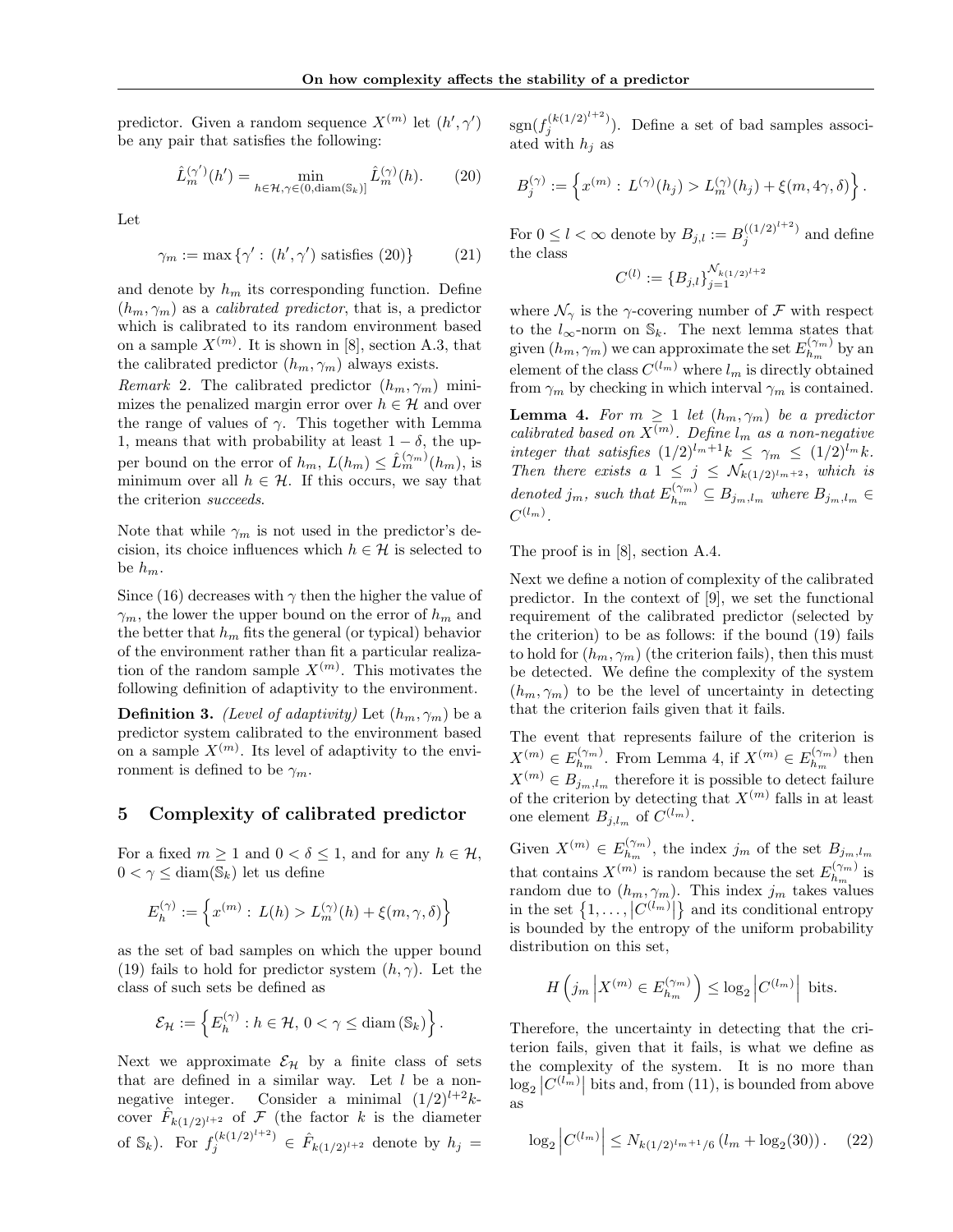By definition of  $l_m$  we have  $l_m \leq \log_2 \left( \frac{k}{\gamma_m} \right)$ ) and  $\frac{\gamma_m}{2} \leq (\frac{1}{2})^{l_m+1} k$  therefore (22) is no larger than  $N_{\gamma_m/12}\log_2\left(\frac{30k}{\gamma_m}\right)$ ⌘ *.*

Definition 5. *(Complexity of calibrated predictor)* Let  $(h_m, \gamma_m)$  be the calibrated predictor for a Markov chain  $X^{(m)}$ . Define the complexity of  $(h_m, \gamma_m)$  as

$$
\mathcal{C}(h_m, \gamma_m) := N_{\gamma_m/12} \log_2 \left(\frac{30k}{\gamma_m}\right) \text{ bits.} \tag{23}
$$

Note that the *larger* the adaptivity level  $\gamma_m$  of the calibrated predictor, the *lower* its complexity  $C(h_m, \gamma_m)$ . Thus, a calibrated predictor which is better adapted to its random environment has a lower complexity.

## 6 Stability of calibrated predictor

As mentioned in section 1, the definition of system stability involves two samples of the environment. The first sample is defined in  $(1)$ . We now sample  $n +$  $\max\{k, k^*\}$  consecutive bits from the environment to obtain a second sample

$$
X^{(n)} := \{X_t\}_{t=-\max\{k,k^*\}+1}^n.
$$
 (24)

We say that a system is stable if its performance on the two sequences  $X^{(m)}$ ,  $X^{(n)}$  is not too different. That is, the first sample  $X^{(m)}$  is taken to be the past behavior of the environment and the second sample  $X^{(n)}$ is viewed as a sample estimate of the future behavior, thus stability of the predictor implies that its past and future response to the random environment is not too different.

We now describe this in details. Denote by  $0 < \sigma \leq 1$ a sensitivity parameter and let

$$
\phi_{\sigma}(\gamma) := (\gamma/\sigma^2)(1+4\sigma).
$$

Define the *performance* discrepancy of a system  $(h, \gamma)$ by

$$
\Psi^{(\sigma)}(h,\gamma) := \Psi_{m,n}^{(\sigma)}(h,\gamma) = L_n^{(\gamma)}(h) - L_m^{(\phi_{\sigma}(\gamma))}(h),\tag{25}
$$

where the subscript *n* in  $L_n^{(\gamma)}$ , and *m* in  $L_m^{(\gamma)}$  shows the dependence on the sequences  $X^{(n)}$  and  $X^{(m)}$ , respectively. (The need for  $\phi_{\sigma}$  arises from technical reasons, see (88), (89), (98), (99), in the proof of Theorem 11, [8].) Define the following null hypothesis:

NULL HYPOTHESIS: For all *h* and  $\gamma$ ,  $\mathbb{E}\left[\Psi^{(\sigma)}(h,\gamma)\right] \leq$ 0.

The null hypothesis is true because

$$
\mathbb{E}\left[L_n^{(\gamma)}(h) - L_m^{(\phi_\sigma(\gamma))}(h)\right] = L^{(\gamma)}(h) - L^{(\phi_\sigma(\gamma))}(h) \leq 0 \tag{26}
$$

where (26) follows from the fact that

$$
L^{(\gamma)}(h) := \mathbb{P}\left(X_t f_h \left(S_{t-1}\right) < \gamma\right)
$$
\n
$$
\leq \mathbb{P}\left(X_t f_h \left(S_{t-1}\right) < \phi_\sigma(\gamma)\right) \tag{27}
$$
\n
$$
= L^{(\phi_\sigma(\gamma))}(h)
$$

and (27) holds by the fact that  $\phi_{\sigma}(\gamma) > \gamma$  for every  $\gamma$ and  $\sigma \in (0, 1]$ .

The main result, Theorem 7 in section 7, shows that with a probability less than  $\delta$  the discrepancy is large, that is,  $\Psi_{m,n}^{(\sigma)}(h_m, \gamma_m) > \epsilon$ .

Next, we define the following significance test of level  $\delta$  and critical value  $\epsilon$  (the value of  $\epsilon$  is stated in the theorem):

SIGNIFICANCE TEST: if  $\Psi^{(\sigma)}(h_m, \gamma_m) > \epsilon$ , then reject the null hypothesis.

We use this test to decide if the calibrated predictor is stable as follows: draw  $X^{(m)}$  and obtain the calibrated predictor  $(h_m, \gamma_m)$ . Then draw  $X^{(n)}$  and evaluate  $L_n^{(\gamma_m)}(h_m)$ . Calculate the critical value  $\epsilon$  (which depends on  $\gamma_m$ ) using Theorem 7 and apply the above significance test to  $(h_m, \gamma_m)$ . If the difference between the corresponding empirical errors  $L_n^{(\gamma_m)}(h_m)$ and  $L_m^{(\phi_{\sigma}(\gamma_m))}(h_m)$  is larger than  $\epsilon$  then we reject the null hypothesis. This means that the performance discrepancy value  $\Psi_{m,n}^{(\sigma)}(h_m,\gamma_m)$  deviates by a significant amount from its expected value and thus  $L_n^{(\gamma_m)}(h_m)$ is atypically random for what is expected of the calibrated predictor  $(h_m, \gamma_m)$ . We take this to mean that the predictor is *unstable*. This is formalized in the next definition.

Definition 6. *(Stability of calibrated system)* Let  $(h_m, \gamma_m)$  be a calibrated predictor for a randomly drawn sequence  $X^{(m)}$  from a Markov environment. Evaluate its empirical margin error  $L_m^{(\phi_{\sigma}(\gamma_m))}(h_m)$  at margin-level  $\phi_{\sigma}(\gamma_m)$ . Let  $X^{(n)}$  be a random sequence generated by the same probability distribution and evaluate the empirical margin error  $L_n^{(\gamma_m)}(h_m)$  of  $h_m$ on  $X^{(n)}$ . For any  $0 < \delta \leq 1, 0 < \sigma < 1$ , we say that the calibrated predictor  $(h_m, \gamma_m)$  is  $\epsilon(m, n, \gamma_m, \delta, \sigma)$ -stable *with sensitivity value*  $\sigma$  if

$$
\mathbb{P}\left(\Psi_{m,n}^{(\sigma)}(h_m,\gamma_m) > \epsilon(m,n,\gamma_m,\delta,\sigma)\right) \le \delta \qquad (28)
$$

where  $\Psi_{m,n}^{(\sigma)}(h_m, \gamma_m)$  is the performance discrepancy of the predictor which is defined in (25).

The above definition means that with a confidence of at least  $1-\delta$ , the calibrated predictor  $(h_m, \gamma_m)$  is stable if the random deviation between its empirical margin error on the two sequences is no larger than a value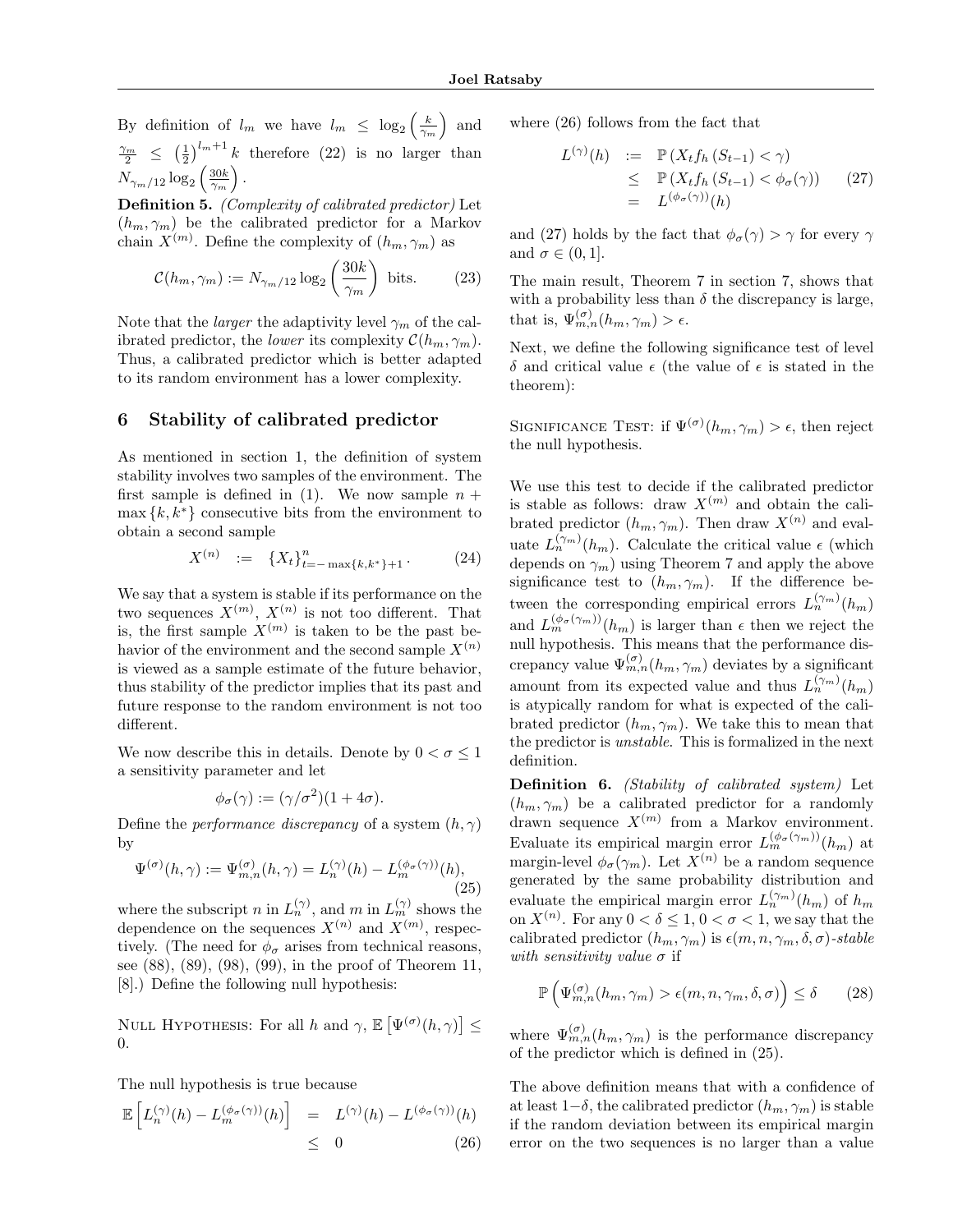$\epsilon$  that depends on  $\delta$ ,  $m$ ,  $n$ ,  $\gamma$  and on a sensitivity parameter value  $\sigma$ . In the next section, after stating the main result, we explain how the complexity of the predictor influences  $\epsilon$  and hence affects the stability of the predictor.

For a fixed  $\gamma$ ,  $\phi_{\sigma}(\gamma)$  is decreasing with respect to increasing  $\sigma$  thus for any  $\sigma_1 \leq \sigma_2$  we have,

$$
L_m^{(\phi_{\sigma_2}(\gamma))}(h) \leq L_m^{(\phi_{\sigma_1}(\gamma))}(h).
$$

If *h* is  $\epsilon$ -stable with sensitivity value  $\sigma_2$  then it is also  $\epsilon$ -stable with sensitivity value  $\sigma_1$ . In the main result, Theorem 7, we show that  $\sigma$  has a multiplicative effect on the level of adaptivity  $\gamma_m$ . This means that a larger value of  $\sigma$  allows for  $\gamma_m$  to be smaller while still keeping  $\epsilon$  fixed, that is,  $\Psi^{(\sigma)}$  is restricted to the same range  $\epsilon$ . So a larger  $\sigma$  means that  $\epsilon$  is less sensitive to the value of  $\gamma_m$  in the sense that even if  $\gamma_m$  is low (which means that the calibrated predictor is less adapted to its environment), still, the discrepancy level is kept within the same range of  $\epsilon$ .

Hence setting the parameter  $\sigma$  to a higher value, means that we want the stability value of the calibrated predictor to be less sensitive to the adaptivity level. In this sense, we can say that the higher  $\sigma$  the stronger the  $\epsilon$ -stability.

#### 7 Main result

As explained in the end of section 4, a significance test with a critical value  $\epsilon$  determines when to reject the null hypothesis and therefore when to decide that the calibrated predictor is unstable. The next result gives the critical value  $\epsilon$ .

**Theorem 7.** Denote by  $N_{\gamma}$  the  $\gamma$ -covering number *of*  $\mathbb{S}_k$  *with respect to the metric* **d***. Let*  $\rho(k^*, \mathfrak{l}_0)$  *and r*(*k, k*<sup>\*</sup>) *be defined in* (15) and (17). Let  $X^{(m)}$ ,  $X^{(n)}$ *be two random sequences sampled from the environment's Markov probability distribution of order k*⇤*. Let*  $(h_m, \gamma_m)$  *be a calibrated predictor based on*  $X^{(m)}$  *and defined according to (21). For any*  $0 < \sigma, \delta \leq 1$ ,  $(h_m, \gamma_m)$  *is*  $\epsilon(m, n, \gamma_m, \delta, \sigma)$ -stable *with sensitivity*  $\sigma$ *where*

$$
\epsilon(m, n, \gamma_m, \delta, \sigma) = r(k, k^*) \rho(k^*, \mathfrak{l}_0)
$$
  

$$
\left(\sqrt{\frac{2}{n} \left(N_{\sigma\gamma_m/3} \ln\left(2\left\lceil \frac{3k}{\sigma\gamma_m} \right\rceil + 1\right) + \ln\left(\frac{2k}{\gamma_m\delta(1-\sigma)}\right)\right)} + \sqrt{\frac{2}{m} \left(N_{\gamma_m/3} \ln\left(2\left\lceil \frac{3k}{\gamma_m} \right\rceil + 1\right) + \ln\left(\frac{2k}{\gamma_m\delta(1-\sigma)}\right)\right)}\right)
$$
  
(29)

The proof is in [8], section A.5.

An important feature of (29) is its dependence on the adaptivity level  $\gamma_m$ . As shown in the proof, we use sample-dependent concentration bounds to achieve this. From Definition 5 the complexity of a predictor  $(h_m, \gamma_m)$  is  $O(N_{\gamma_m} \log(\frac{k}{\gamma_m}))$ . The expression (29) involves two such factors. Hence Theorem 7 implies that the value of  $\epsilon$  increases as the complexity of the calibrated predictor increases.

The larger the system's level of adaptivity  $\gamma_m$  to its random environment, the lower its complexity  $\mathcal{C}(h_m, \gamma_m)$  and, from (29), the lower the value of  $\epsilon$ . This means that if a less complex calibrated predictor  $(h_m, \gamma_m)$  (one which has a high value of  $\gamma_m$ ) is stable, then its performance discrepancy value is restricted to a small range  $\epsilon$ . In contrast, if a more complex predictor  $(h_m, \gamma_m)$  (which has a lower  $\gamma_m$  value) is stable, then its performance discrepancy may still be high because it is restricted to a larger range  $\epsilon$ .

Hence, with the relationship between adaptivity level and complexity (see paragraph under Definition 5), it follows that a *less* complex calibrated-predictor is *better* adapted to its random environment, has a smaller possible range of discrepancy values and is *more* stable.

From (29), the factor  $r(k, k^*)$  makes the value of  $\epsilon$  increase (the performance discrepancy value can therefore be larger) as the mismatch between  $k$  and  $k^*$  increases. Thus the more that  $k$  and  $k^*$  are different, the more unstable that the calibrated-predictor can be. The factor  $\rho(k^*, \mathfrak{l}_0)$  shows how  $\epsilon$  depends on the properties of the environment's Markov chain.

## 8 Conclusions

We consider the question of how the complexity of a prediction system affects its stability. We define a penalized empirical margin error to be the criterion and a predictor which minimizes this criterion is said to be calibrated to its random environment. Its complexity is defined to be the uncertainty in detecting that the criterion fails to select a predictor with a minimum criterion value.

We then introduce a notion of stability which measures the difference in performance of the calibrated system on two samples of the random environment. We show that the possible range of this difference grows as the complexity of the system increases and conclude that the larger the system's level of adaptivity to its random environment, the lower its complexity and the higher its stability.